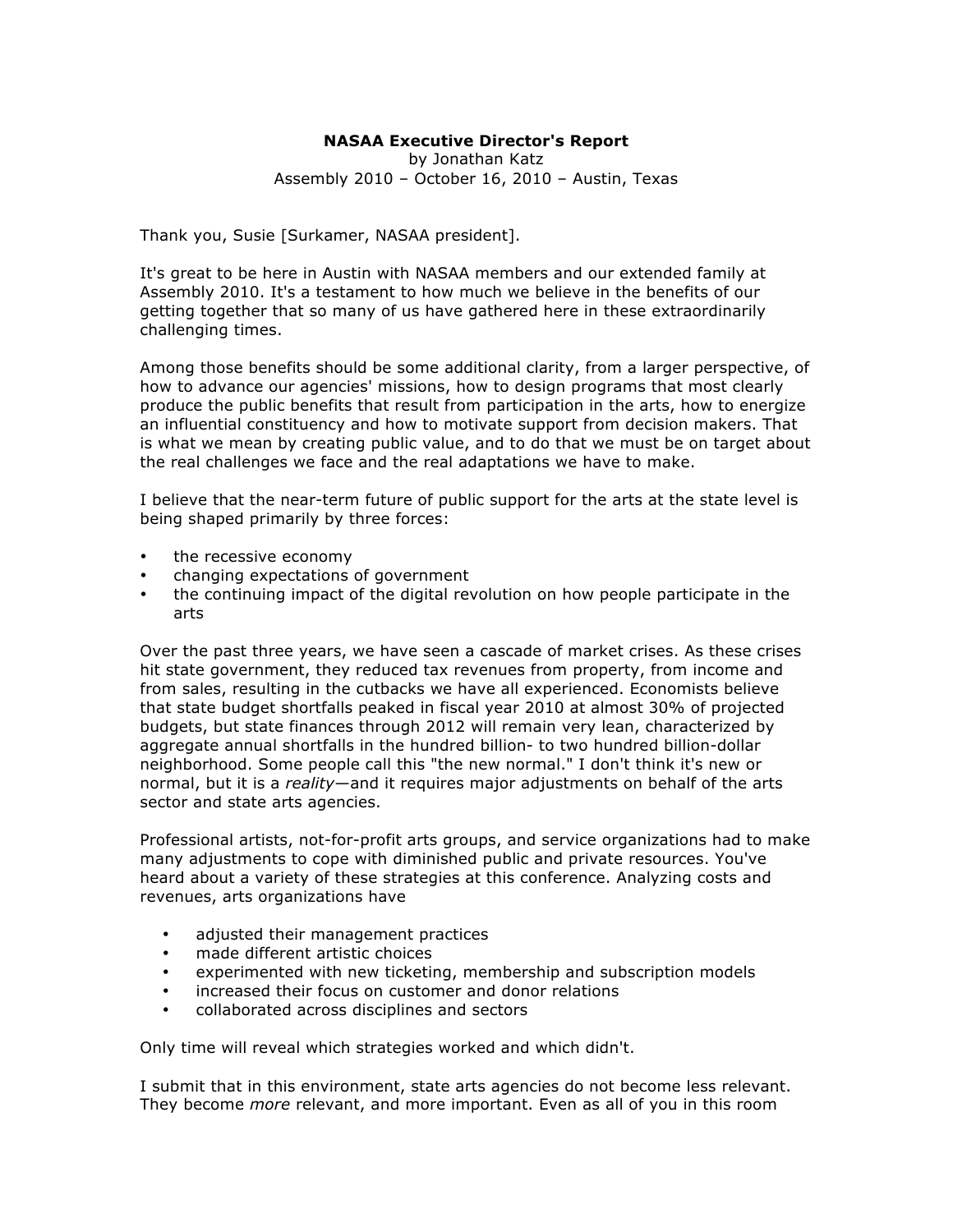struggle with staggering losses of your own financial and human resources, you still do things that no other arts funder or branch of government does. *You* ensure a long-term vision and strategy for fostering the arts in your state. *You* make sure that the benefits of the arts are available to all communities, regardless of their economic, geographic or cultural challenges. And *your* leadership in arts education, the creative economy and other areas helps to build your state's competitive edge. You have proved your value—and your resiliency—through the diversification of your services, the retooling of your grant programs and many operational adjustments. These adaptations have required tremendous resourcefulness and resolve, which have made you a credit to state government.

However, communicating your value can be rough sledding, because the overall public perception of the effectiveness of government is changing. We are living in times when *not* all politics is local, and people's perceptions of the federal government heavily influence their general attitude toward all public sector investments. The arts are not exempt from these attitudes. Consider:

- the Troubled Asset Relief Program (TARP)—up to \$700 billion
- the American Recovery and Reinvestment Act (ARRA), known as the "stimulus bill"—\$787 billion
- the Healthcare Reform Act—about a trillion over 10 years

Regarding TARP, more believe it didn't help than believe it avoided an economic meltdown. (Pew)

Regarding ARRA, two-thirds of Americans have lost a job or know someone who lost a job, and twice as many think the stimulus bill didn't help the job situation as think it did help. (Pew)

Regarding the Health Care Reform Act, every poll since August including Pew and Gallup shows that more now oppose the bill than favor it. (pollster.com)

Whatever the federal government actually has accomplished—whether it has, in fact, avoided a depression, saved 750,000 jobs and extended health care coverage to 32 million additional individuals at no additional public expense—the American people do not yet share a sense of that achievement.

All this makes people more skeptical about how all government—including state government—spends money. Our value proposition and our constituency must be better organized than ever before.

Which is made more complex by that third force I mentioned a moment ago: changes in arts participation.

Everywhere is evidence that the digital revolution has affected our sensory life and thus the worlds of socializing, of leisure and of learning, all of which affects how art is experienced, what art means to us and what we expect of art.

We want interaction—to respond and have our input have a result—in fact, to alter the experiences we have and the games we play. We want to be the actor, the adventurer, the hero in the story.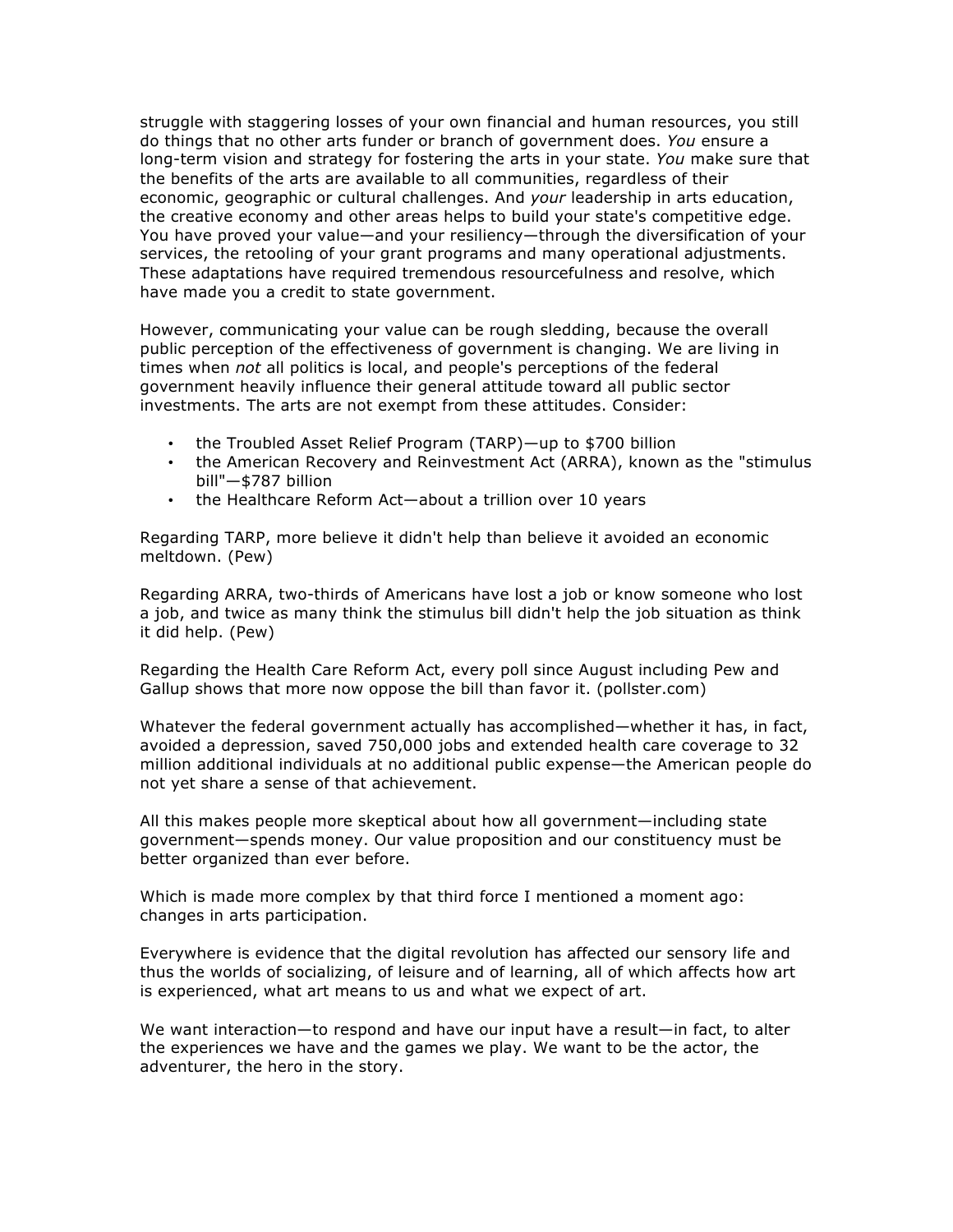We like to operate as what Bill Ivey and Steven Tepper call "the curatorial me." A good example is choosing the music we want to hear, so it's not surprising that Apple has sold more than a quarter of a billion iPods.

We want and now expect customized experience, we want it on demand, and we don't expect to plan for it in advance. We are getting used to information and experience seeking us, popping up and sending us alerts.

Sometimes we like to enjoy things alone, sometimes with a few others and sometimes with the rest of the world. Facebook registrations hit 500 million this year, with 200 million new ones in just the past 12 months.

The *2008 [Survey of Public Participation in the Arts](http://www.nea.gov/research/2008-SPPA.pdf)* illustrated important countercurrents. Few of us were surprised when the NEA findings noted that

- there are persistent patterns of decline in attendance for the benchmark art forms, including classical music, opera, musical and nonmusical plays, ballet and art museums
- even educated Americans are attending less than before

Simultaneously, however, digital participation is exploding. Nearly 40% of adults who go on-line use the Internet to view, listen to, download or post artworks or performances. With the exception of theater, "More Americans view or listen to broadcasts and recordings of arts events than attend them live."

So what do these three forces—the recessive economy, the public's current expectation of government and trends in arts participation—mean for state arts agencies in the future? I want to pose three challenges and then put three suggestions on the table for you to consider.

For one challenge, it's difficult to imagine a future with a healthy portion of public support for the arts at the state level unless we expand the constituency for our agencies to include the for-profit industries and amateur artists—people who produce movies and video games, people who operate commercial art galleries, people who make music in bars and restaurants, people who teach every generation to dance and play instruments. Americans who value the classical, ethnic, folk and new expressions of all cultures, whether in concert settings or social settings, must see themselves as stakeholders in the welfare of our agencies.

Another challenge is the evolution of much more flexible—and sometimes ephemeral—intermediaries and mechanisms that help connect artists and audiences. For instance, a group of gallery curators leases a space in which they host interactive exhibits for one year only and then disband or morph. They do not intend to be an ongoing institution. Or a group of dramaturges creates a play collaboratively with a social justice or human service organization, with the work targeted specifically to the collaborator's clients, then goes on to work on other projects with other groups, marketing to their networks. No audience development in a traditional sense is applicable here. Add into this mix digital distribution, the emergence of forprofit/not-for-profit hybrids (L3Cs, or low-profit limited liability companies), donor collaboratives and numerous incubation experiments. The challenge for us, as we discussed in yesterday's Beyond the Recession dialogue session, is to define our relationship to such shifts.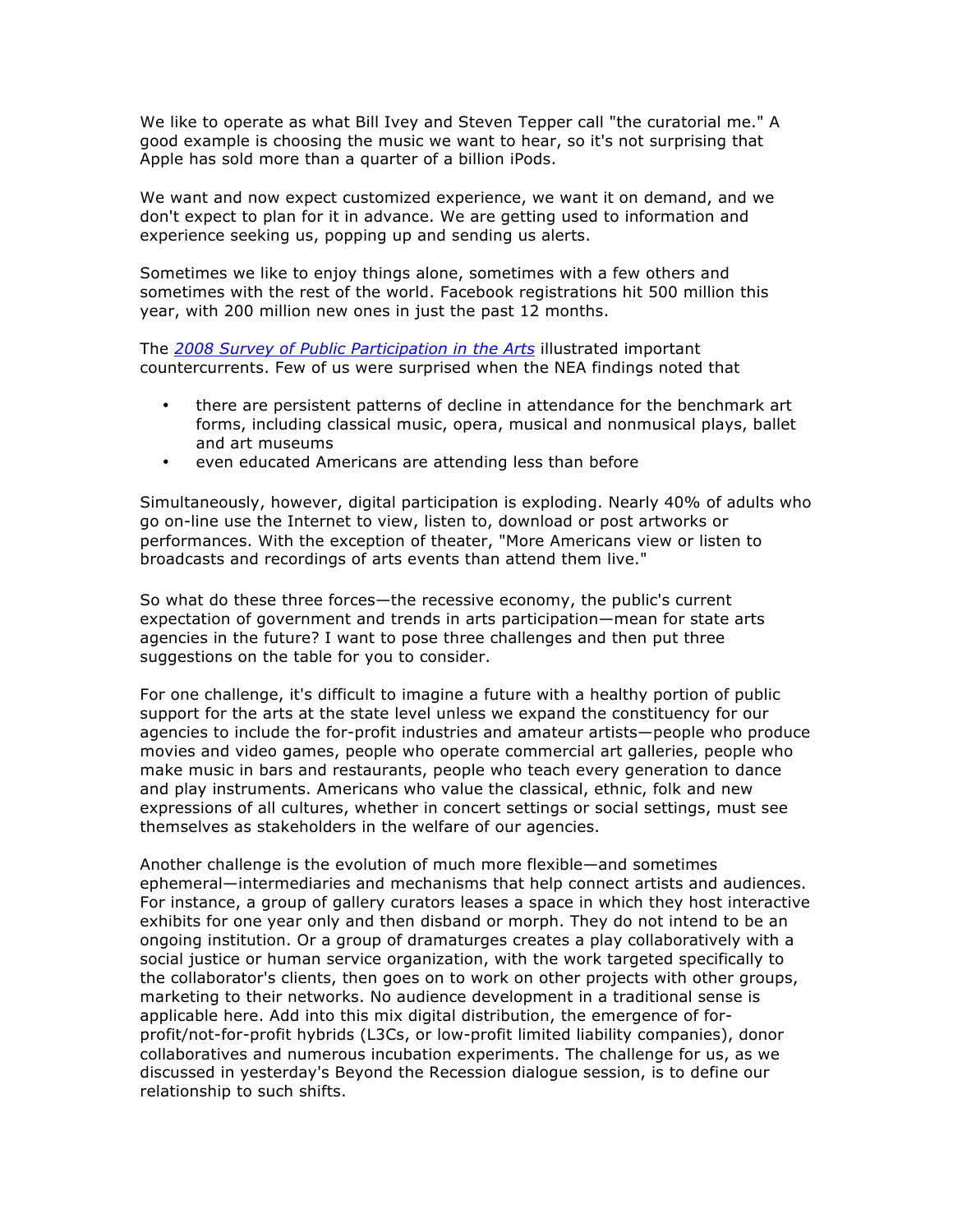One more challenge. The not-for-profit groups our agencies and most foundation programs were created to fund may not be increasing their market share of arts participation. But not-for-profits *do* continue to preserve and explore rich cultures and arts disciplines, produce valuable public benefits and provide a vital base of advocacy. In most states, fostering the constituency that can successfully advocate for the arts in a more competitive environment will mean retaining as well as broadening support. At every statewide conference I address, I see new dance, theater, literary and festival groups, many of them headed by young, media-savvy entrepreneurs. The not-for-profit constituency of state arts agencies doubled our budgets in the good economy of the 1990s and, in the past two years, has rallied to overcome zero-budget threats in seven different states. Several sessions here at the conference discussed how state arts agencies are assisting the adaptive capacity of the not-for-profit arts sector in meaningful ways.

Facing these or any challenges, those agencies will do best whose mission and programs are supported by a constituency organized and motivated to go to bat for them. So here are my three suggestions.

First, consider how programs that cut across the not-for-profit, for-profit and amateur sectors broaden your base of advocates. Vital not-for-profit arts organizations are among our core constituents, but they cannot be the only voices that speak out on our behalf. Programs that focus on **place making** and **community identity** fill this bill, so I encourage categories that foster community development and revitalization using the arts: cultural districts, public art, sustainable environments, local arts agencies, celebrations, trails and regular events like monthly arts evenings. Also, I encourage the theme of **creative economy,** whether it means all work force creativity that produces wealth, or a set of creative or cultural industries, or measures of "vitality," or cultural tourism, or support of the arts as small businesses. Place making and creative economy programs develop stakeholders in all sectors of arts participation.

Second, keep pushing **arts education** and **integration of the arts in all learning.** Developing skills in the arts and learning other subjects using the arts teach students to value the arts. Arts education is the gateway to the higher-order thinking and innovation skills required by a work force in a modern economy, so its benefits cross all sectors. Also, as our session on a new analysis of NEA data confirmed earlier today [Declining Arts Participation and Arts Education], arts education is the single most powerful predictor of future arts participation. So there is no more strategic investment that a state arts agency can make than arts education.

Third, remember that building the public value of the arts requires us to be leaders in the **education of our advocates** and the **cultivation of our decision makers.** The beneficiaries of state arts agencies are legion, but they become stakeholders through communication, advocates through encouragement, and a constituency through organization. So we must develop effective messages and we must see that they are delivered effectively. Regarding our messages, it is no longer enough to talk about the value of the arts or even their public benefits. We must communicate the public sector responsibility in producing those benefits, document the return on the public investment, and never end our conversations before explaining the unique role that our state needs a state arts agency to play. Some of you may consider a "framing science" approach to developing messages, as Cincinnati shared at a session yesterday [Building a Shared Public Responsibility for the Arts], but the result must be a request for a specific action that supports a state arts agency.